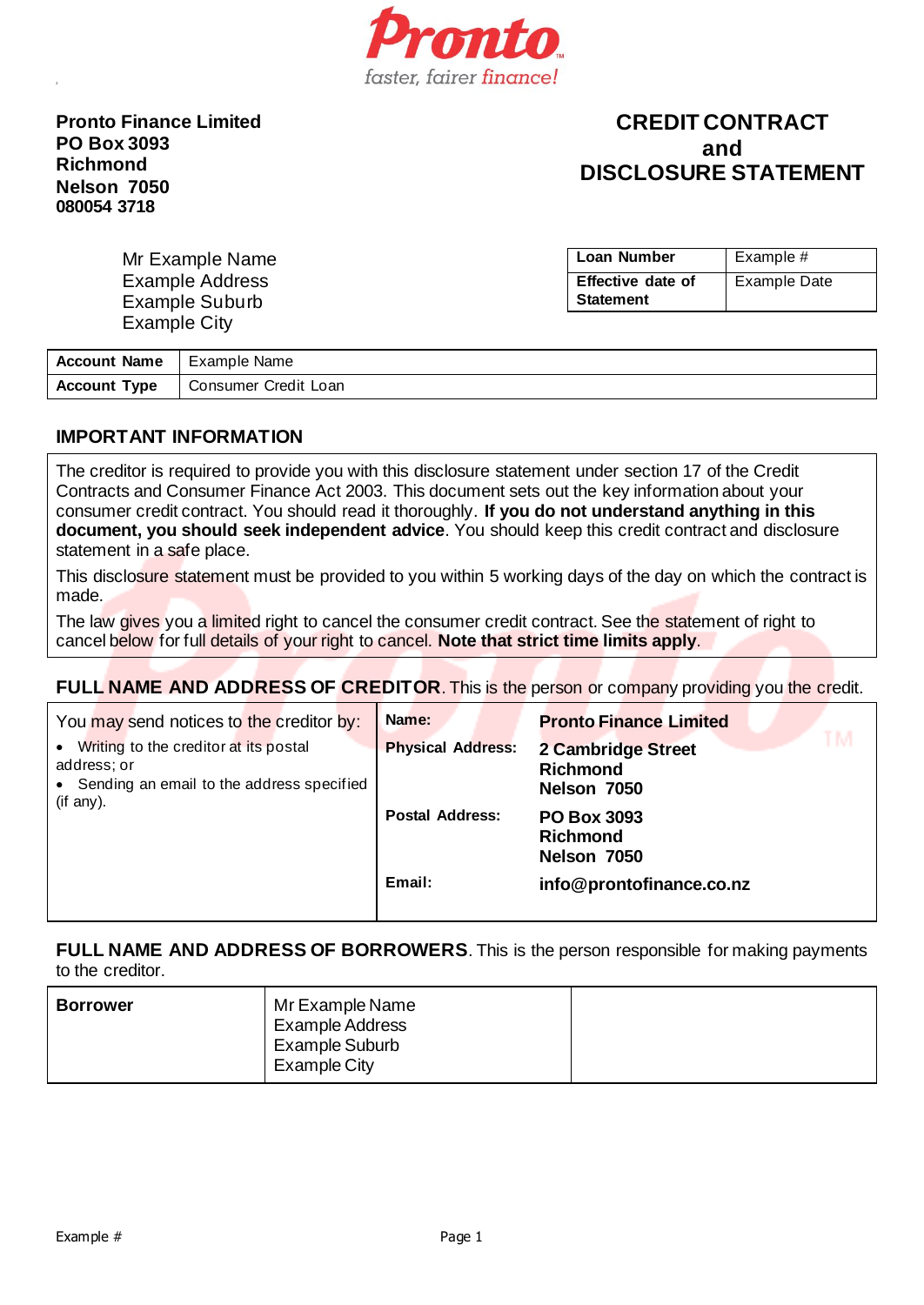## *Please note: this is only an example. To see the costs of borrowing please visit prontofinance.co.nz or to get figures for a specific amount call 0800 543 718.*

# **CREDIT DETAILS**

| Initial unpaid balance. |                                                                                                        |            |
|-------------------------|--------------------------------------------------------------------------------------------------------|------------|
|                         | This is the amount you owe at the date of this statement (including any fees charged by the creditor). |            |
| \$X,XXX.XX made up of:  | Loan Advance                                                                                           | \$X,XXX.XX |
|                         | <b>Plus</b>                                                                                            |            |
|                         | Establishment fee                                                                                      | \$XXX.XX   |
|                         | <b>Payment Protection Insurance</b>                                                                    | \$XX.XX    |
|                         |                                                                                                        |            |

Subsequent advance(s) There are no subsequent advances. Total advances This is the total amount of all advances made or to be made to you.

\$X,XXX.XX

**PAYMENTS**. You are required to make each payment in the amount specified and at the time specified.

| 51 Weekly Payments of \$XX.XX beginning on Example<br>Date. |            |
|-------------------------------------------------------------|------------|
| Final Regular Payment of \$XX.XX on Example Date.           | \$X,XXX.XX |

Method of Payment

Payments to be made by direct credit to account: 12 3494 0008144 00 with reference: Account #

## **INTEREST**

## **Interest Rate**

29.97% fixed for the whole term of the contract being 52 weeks and thereafter until the balance is fully repaid. Daily interest rate: 0.0821095890410959%

Total interest charges This is the total amount of the interest charges payable under the contract.

\$XXX.XX

## Method of charging interest

Interest charges are calculated by multiplying the unpaid balance at the end of the day by a daily interest rate. The daily interest rate is calculated by dividing the annual interest rate by 365. Interest is charged to your account weekly.

# **CREDIT FEES AND CHARGES**

The following credit fee(s) and charge(s) (which are not included in the initial unpaid balance) are, or may become, payable under, or in connection with, the contract.

Your credit contract may allow the creditor to vary this/these fee(s) and charge(s).

Administration fee; \$3.96; Weekly.

## **CONTINUING DISCLOSURE**.

The creditor may be required to provide you with regular statements. The statements will give you information about your account.

Statements to be sent Half Yearly.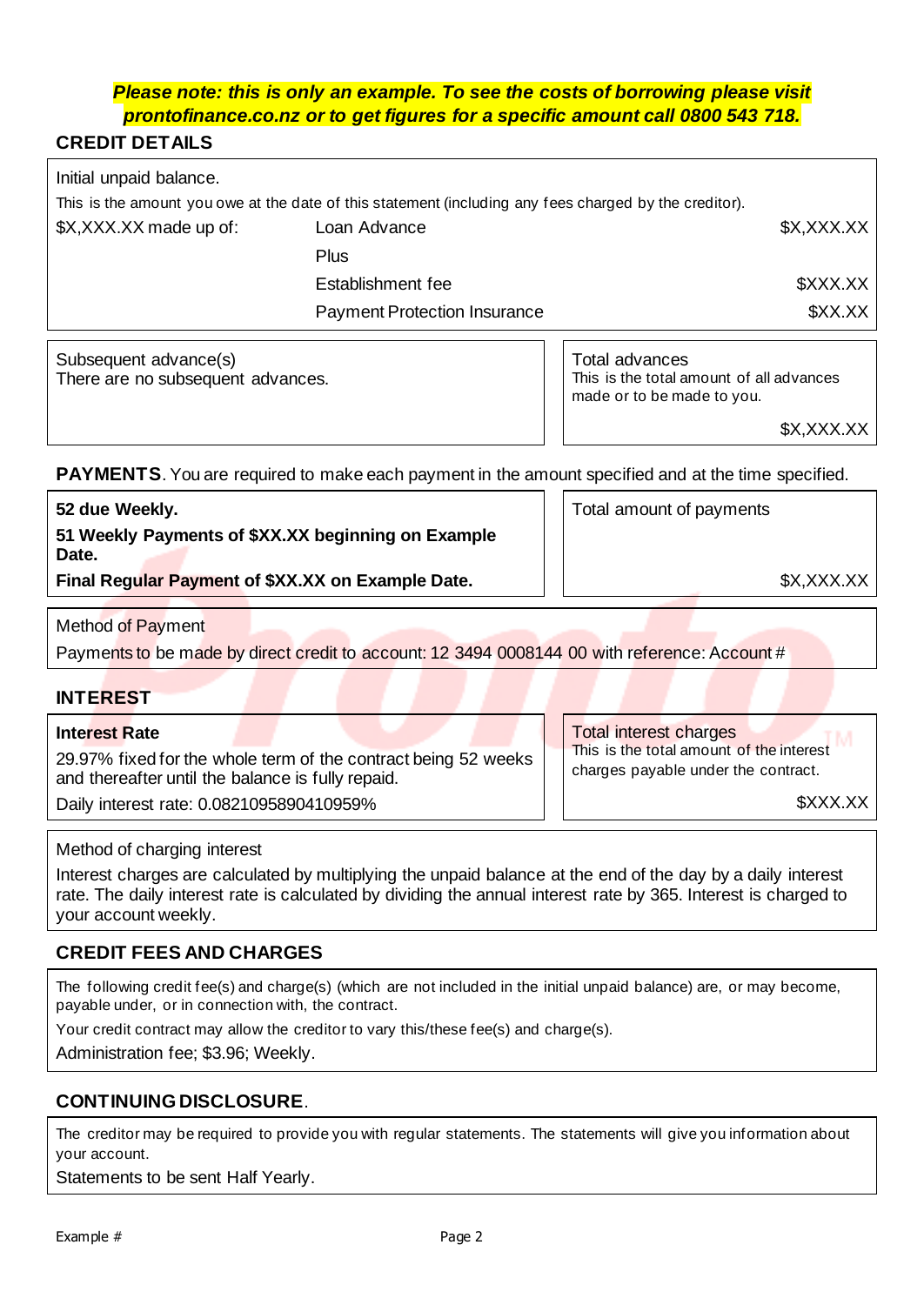# **WHAT COULD HAPPEN IF YOU FAIL TO MEET YOUR COMMITMENTS**

Default interest charges and default fees

In the event of a default in payment and while the default continues you must pay the default interest charges. In the event of a breach of the contract or on the enforcement of the contract, the default fees specified below are payable. Your credit contract may allow the creditor to vary these f ees and charges.

Default interest is charged from the time you fail to make a due payment until the arrears are paid.

Default interest charges are calculated by multiplying the amount in arrears at the end of the day by a daily default interest rate. The daily default interest rate is calculated by dividing the annual default interest rate by 365. Interest is charged to your account weekly.

Annual Default Interest rate is 9.95%.

Default fees:

\$0.97 per day, charged weekly.

'Overdue Reminder 1 SMS' correspondence fee; \$1.92 fee per correspondence sent.

'Overdue Reminder 2 Email' correspondence fee; \$4.33 fee per correspondence sent.

'Overdue Reminder 3 SMS' correspondence fee; \$1.92 fee per correspondence sent.

'Overdue Reminder 4 Letter' correspondence fee; \$13.69 fee per correspondence sent.

'Overdue reminder 5 SMS' correspondence fee; \$1.92 fee per correspondence sent.

'Credit Risk Review' correspondence fee; \$26.60 fee per correspondence sent.

'Dishonour Payment Email' correspondence fee; \$4.81 fee per correspondence sent.

'Pre Repossession Warning Notice' correspondence fee; \$52.47 fee per correspondence sent.

'Repossession Authority' correspondence fee; \$74.02 fee per correspondence sent.

'Legal Action' correspondence fee; \$60.48 fee per correspondence sent.

The costs to us of Court or Disputes Tribunal proceedings and repossession and sale of collateral and the sale of the land to be mortgaged. These include filing fees actual solicitors fees and disbursements (assessed on a solicitor client basis) and debt collection agency commissions, fees and disbursements. Additionally you must pay us the costs and disbursements of repossession agents, valuers, auctioneers, process servers and any of our agents in enforcing this agreement. We will also charge you for any dealings (we have while you are in default) with other persons with respect to the debt or any security you (may) provide. In addition we will charge you the cost of doing anything which you have failed to do and which we have done. You will also be charged for the costs expenses and other liabilities listed in clause 10d below of the "operative terms" arising out of your default.

## **FULL PREPAYMENT**

Pronto Finance does not charge a fee for full prepayment.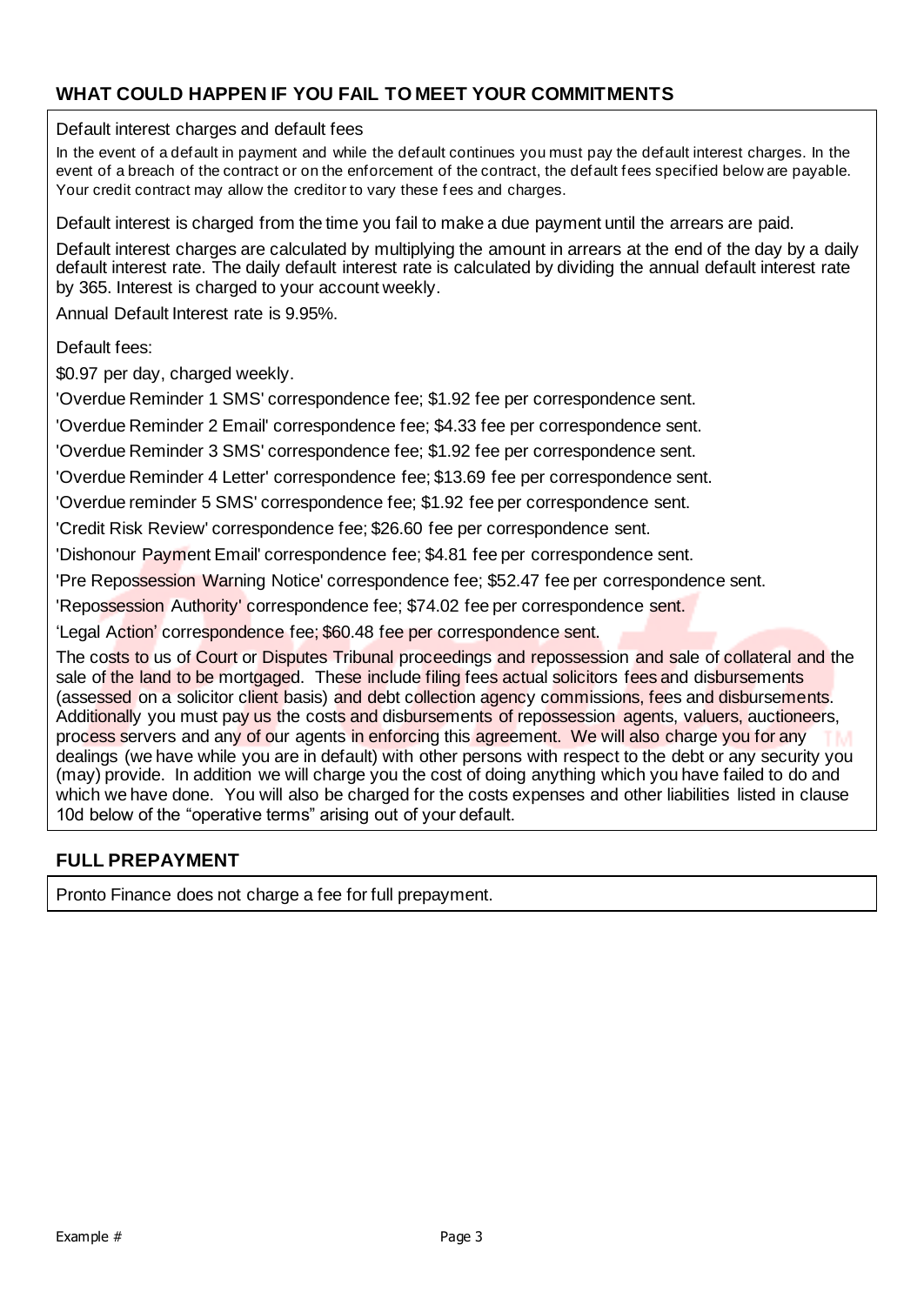# **RIGHT TO CANCEL**

You are entitled to cancel the consumer credit contract by giving notice to the creditor.

### **Time limits for cancellation**

If the disclosure documents are handed to you directly you must give notice that you intend to cancel within 5 working days after you receive the documents.

If the disclosure documents are sent to you by electronic means (for example, email) you must give notice that you intend to cancel within 7 working days after the electronic communication is sent.

If the documents are mailed to you, you must give the notice within 9 working days after they were posted.

Saturdays, Sundays, and national public holidays are not counted as working days.

### **How to cancel**

To cancel, you must give the creditor written notice that you intend to cancel the contract by:

- giving notice to the creditor or an employee or agent of the creditor; or
- posting the notice to the creditor or an agent of the creditor; or
- emailing the notice to the creditor's email address (if specified on the front of this disclosure statement); or

You must also pay the cash price of the property or services (or the balance of the cash price after deducting any amount you have already paid) within 15 working days of the day you give the cancellation notice.

### **What you may have to pay if you cancel**

If you cancel the contract, the creditor can charge you the amount of any reasonable expenses the creditor had to pay in connection with the contract and its cancellation (including legal fees and fees for credit reports, etc).

If you cancel the contract, the creditor can also charge you interest for the period from the day you received the advance until the day you repay the advance.

## **WHAT TO DO IF YOU SUFFER UNFORESEEN HARDSHIP**

If you are unable reasonably to keep up your payments or other obligations because of illness, injury, loss of employment, the end of a relationship, or other reasonable cause, you may be able to apply to the creditor for a hardship variation.

To apply for a hardship variation, you need to:

- (a) make an application in writing; and
- (b) explain your reason(s) for the application; and
- (c) request one of the following:
	- an extension of the term of the contract (which will reduce the amount of each payment due under the contract); or
	- a postponement of the dates on which payments are due under the contract (specify the period for which you want this to apply); or
	- both of the above; and
- (d) give the application to the creditor.

Do this as soon as possible. If you leave it for too long, the creditor may not have to consider your application.

## **DISPUTE RESOLUTION**

Name of dispute resolution scheme:

### *Financial Services Complaints Limited*

It is free to make a complaint to this independent dispute resolution scheme. This scheme can help you to resolve any disagreements you have with the creditor.

Contact details of dispute resolution scheme: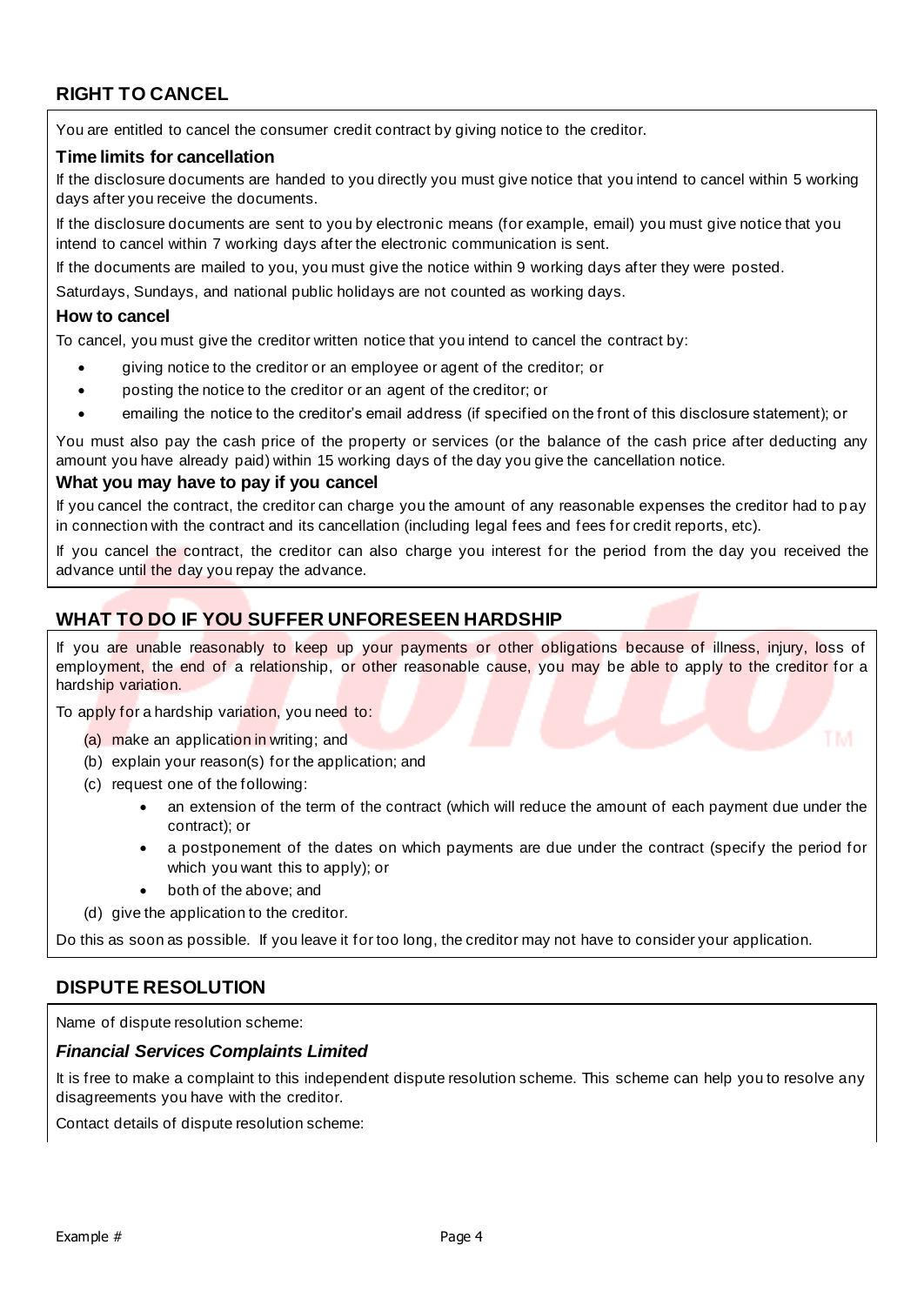| <b>Phone:</b>            | 0800 347 257                               |  |
|--------------------------|--------------------------------------------|--|
| Website:                 | www.fscl.org.nz                            |  |
| <b>Business Address:</b> | Level 4, 101 Lambton Quay, Wellington 6145 |  |

# **REGISTRATION ON FINANCIAL SERVICE PROVIDER REGISTER**

| <b>Creditor Registration Name:</b> | <b>Pronto Finance Limited</b> |
|------------------------------------|-------------------------------|
| <b>Registration Number:</b>        | 417766                        |

# **BORROWER'S SIGNATURE**

**Signed as Borrower**

**Mr Example Name**

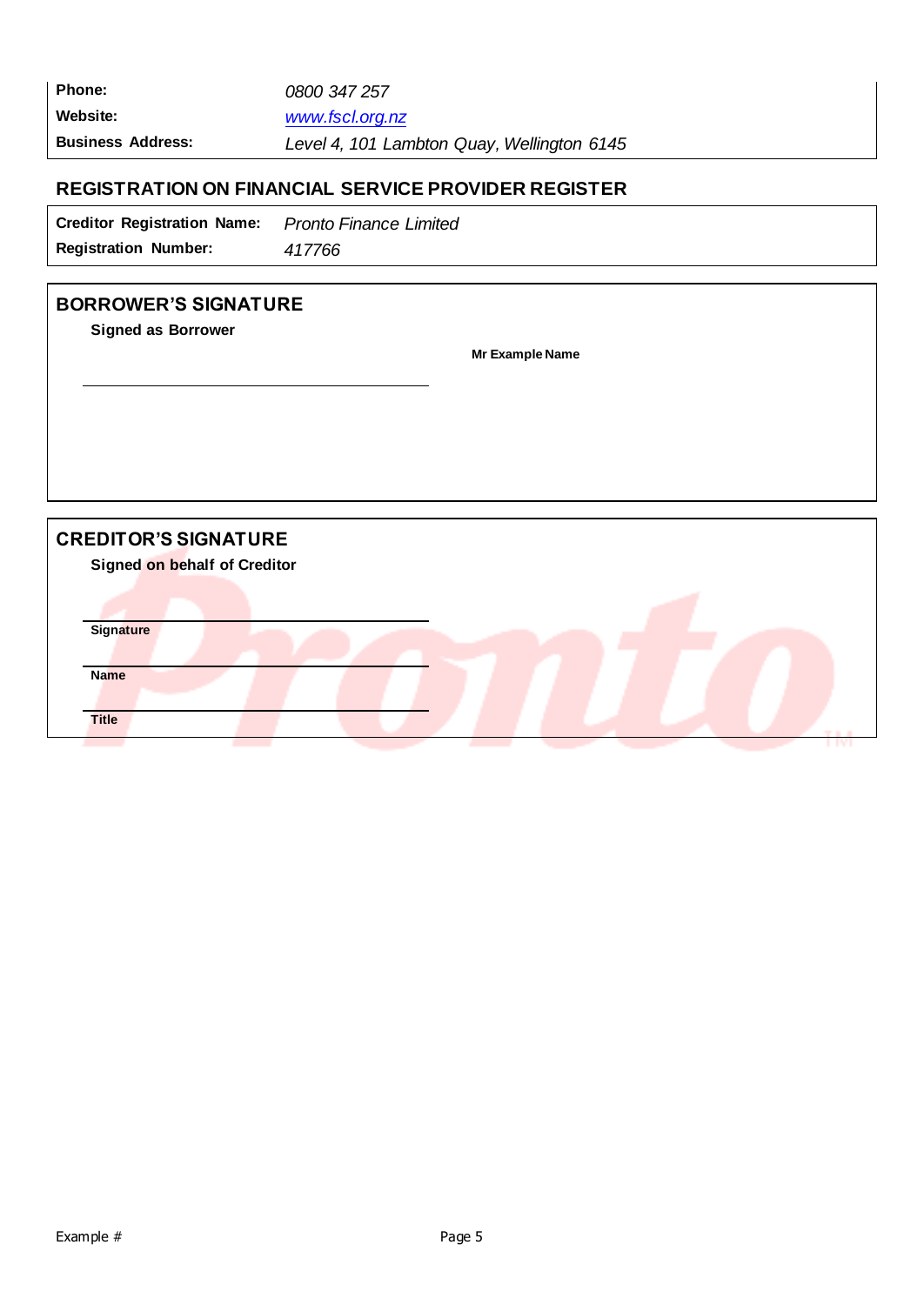AS THE SECURITY TO BE TAKEN MAY INCLUDE LAND (OWNED NOW AND/OR IN FUTURE) OR ALL PRESENT AND AFTER-ACQUIRED PERSONAL PROPERTY OR BOTH AND IF A PROPOSED GUARANTOR IS TAKING ON OBLIGATIONS FOR THE LOAN APPLICANT/BORROWER, BOTH THE LOAN APPLICANT/BORROWER AND THE PROPOSED GUARANTOR ARE ADVISED TO OBTAIN INDEPENDENT LEGAL ADVICE BEFORE SIGNING THE LOAN AGREEMENT AND THE GUARANTEE

**ACKNOWLEDGEMENT AND AGREEMENT OF GUARANTOR(S) AND BORROWER(S). (IF THERE IS NO GUARANTOR, IT APPLIES ONLY TO THE BORROWER(S))**

Please note that this is not the loan agreement and is merely an attempt to make sure that you understand important facts about it

1 I understand that by signing the loan and security agreement or guarantee I become liable for repayment of the loan in full. If I am the borrower I must make all the payments. **If I am a guarantor I know that if the borrower does not pay I have to pay. As guarantor I have to do everything the borrowe r must do if he does not do it.** I have read the agreement and guarantee or I have been given an opportunity to read it/them before signing.

2 I have been advised to obtain independent legal advice as to what I must do and what rights the lender has in this agreement. That means I should talk to a lawyer about this agreement. I should talk to a lawyer who is independent. That means a lawyer who is not advising any other borrower or guarantor or anyone else who receives the money. I have been asked to take the time to obtain advice before signing the loan agreement or guarantee. **If I am a guarantor I am particularly asked to note this advice before signing any guarantee.**

3 I promise to the lender that I have the financial ability to pay any instalments due under the loan agreement and to make the final payment. I have thought about this carefully.

4 I acknowledge that the borrower and any guarantors all must pay the unpaid balance. This means the lender may claim the unpa id balance including the total amount payable from one of us or all of us. Also if I am guarantor I know I must do all the other things that the borrower must do as well as pay. I must not do the same things that the borrower must not do.

5 I understand that if I provide collateral (e.g. a car or other goods or company shares or present and future personal property) as security I could lose them. That means that if I or any other borrower or guarantor do not pay, that car or goods or other collateral may be

a. Repossessed by the lender (if the lender does not already hold it) or

b. seized by court officers after judgment and

sold to pay the debt. **If I am a guarantor I am also particularly asked to note this.**

6 I understand that if I provide land as security, the lender may lodge a caveat against the title to that land. That means I could not mortgage my own land unless the lender agreed. The lender may also register a mortgage and may sell that land if I or

any other borrower or guarantor do not pay the unpaid balance. **If I am a guarantor I am also particularly asked to note this.**

7 I understand that I am being asked to grant a power of attorney to the lender which the lender may use to protect its rights under the agreement. That means the lender may sign in my name as if the lender was me. The lender may use that power to register a mortgage over land to itself. **If I am a guarantor I am also particularly asked to note this.**  TM.

## **BORROWER'S SIGNATURE**

**Signed as Borrower**

**Mr Example Name**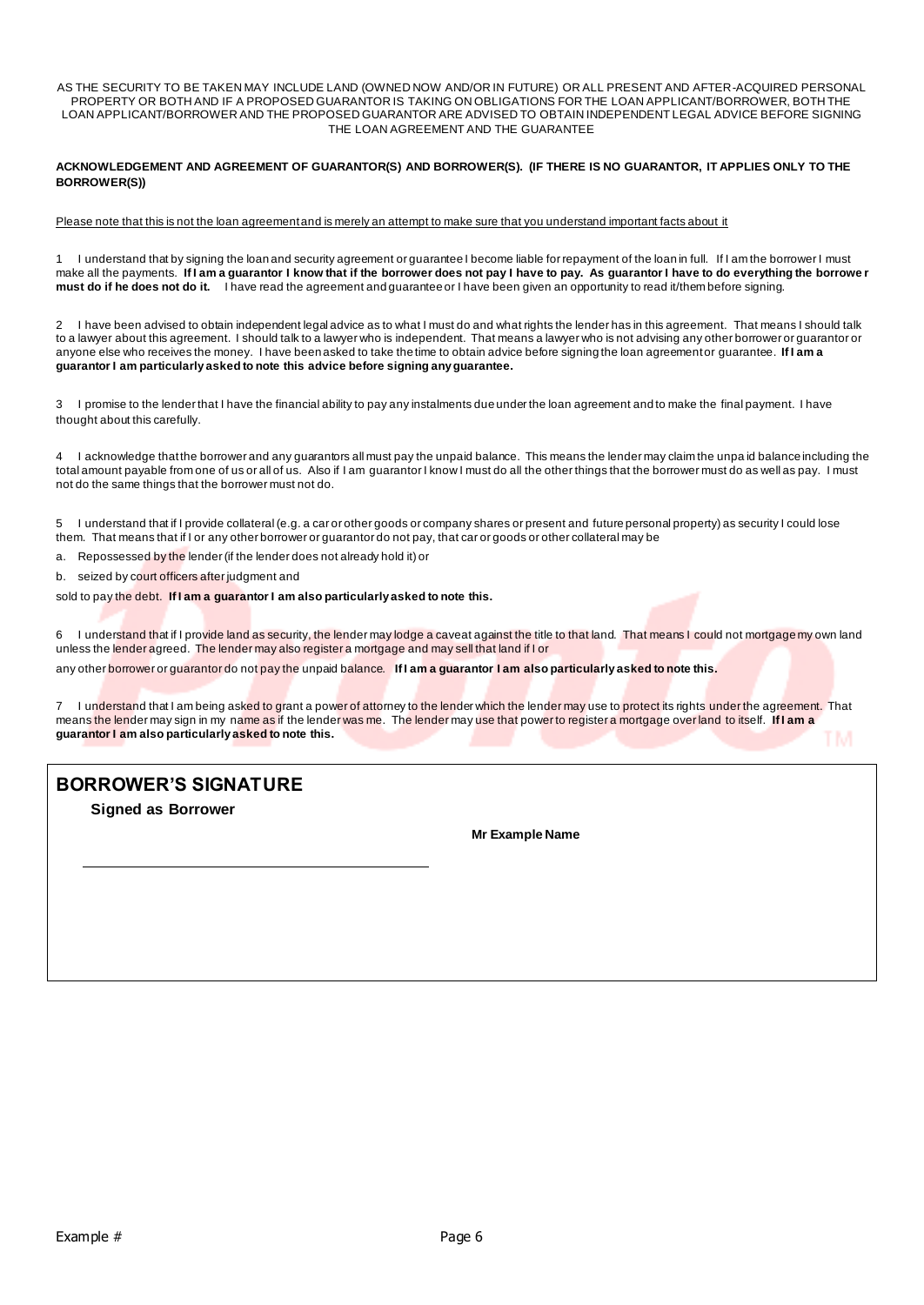### **LOAN AND SECURITY DEED OF AGREEMENT AND DISCLOSURE OF TERMS AND GUARANTEE**

#### **Please read this paragraph**

This deed of agreement is intended to be written in plain language. To help with that, there are explanations and a list of meanings right at the end beginning with paragraph 44 below of the operative terms. Firstly we have a list of meanings of words which we use in this agreement. That is paragraph 44 below. Then in paragraph 46 below we explain and give examples of some things referred to in the disclosure statement. Finally, in paragraph 47 below of the operative terms we have a description of how we use words like "charge". "credit", "debit" and "enforce. These are all intended to help you understand what the agreement is all about.

This deed is made on the day and year shown before the signatures below BETWEEN PRONTO FINANCE LIMITED ("the lender" or "we") AND the borrowers ("you") described below

### **BACKGROUND**

a. The lender has agreed to lend to you the initial unpaid balance and any subsequent advances shown in the disclosure statement below.

b. The borrowers (and any guarantors) who own the collateral (defined in "Meaning" paragraph 44 below of the operative terms) have agreed to grant a security interest in that property to the lender and

c. The borrowers (and any guarantors) who own the land to be mortgaged have agreed to grant a mortgage over that land to the lender. OBLIGATION

You acknowledge that you owe to the lender the initial unpaid balance set out in the disclosure statement. You promise to pay that amount and make the payments due under this agreement in the manner set out in the disclosure statement and operative terms of this agreement You also promise to comply with (go along with, keep the rules of) the terms of this agreement.

### **OPERATIVE TERMS**

**You the borrowers acknowledge the debt to the lender of the initial unpaid balance and agree:**

**1 Words of example or inclusion are not words of limitation or exclusion.** In this agreement we sometimes give an example of how a rule or statement may apply or an example of a possible meaning of a word. Our giving of that example does not mean that the rule or statement or word has to be interpreted or explained in the same manner as is the example. If we say a word includes a meaning, that word may have other meanings as well.

**2 You give a security interest in collateral you own** If you own any collateral (see paragraph 44 below **Meaning**) then this paragraph 2 applies to you

You grant to the lender a security interest over that collateral. That means your goods (such as a motor car) and other pers onal property shown as collateral are security for payment of the unpaid balance. You are charging them with the money you owe.

The security interests are to secure payment to the lender of the unpaid balance and also to secure your performance of all other terms of this agreement. For example, if you default in making payments when they are due, the lender may seize certain collateral (for example repossess your goods) and sell it to pay the unpaid balance or overdue amount. (See paragraph 37 below of these operative terms.)

c. If you default the lender may also apply to the Court for an order that any or all of your collateral be (repossessed) seized and sold

d. The collateral may be all your present and after acquired personal property (excluding a limited number of consumer goods).

You promise to the lender that nobody else has the right to repossess and sell the collateral and nobody else owns it unless you have told the lender in writing before you signed this agreement.

#### **3 Agreement to mortgage land** There may be a description of land in the "**WHAT COULD HAPPEN IF YOU FAIL TO MEET YOUR COMMITMENTS" Real Property – The land to be mortgaged** section of the disclosure statement. If there is a description and you own any of that land this paragraph 3 applies to you

a. You must sign in favour of the lender and at the cost of the borrowers a registrable mortgage over that land.

b. **If you default the lender may sell your land.** The mortgage of the land is to secure payment to the lender of the unpaid balance and also to secure the performance of all other terms of this agreement and of any associated loan agreement. If you do not m ake any payment when it is due and payable or if you fail to do other things you must do under this agreement, the lender may sel l the land to pay the unpaid balance.

The mortgage shall be in an all obligations form published by the Auckland District Law Society Incorporated so as to incorporate memorandum number 2011/4301 or, at the lender's option, any form to the same or similar effect required by the lender. The terms of that memorandum shall be incorporated into this agreement. That means that the mortgage we use is one which is commonly used by lawyers in New Zealand and the obligations are standard so that it is a security for all of your obligations to the lender.

The priority figure for the purposes of section 92(1) of the Property Law Act 2007 shall be (a) twice the total amount of pay ments shown in the PAYMENTS section of the disclosure statement plus interest or (b) twice the total advances plus \$50,000 plus interest whichever is the greater. If you grant a mortgage to someone else after the lender registers its mortgage, the lender's mortgage will hav e priority over that later mortgage up to the larger amount of (a) and (b). However, you must not do that without our written consent.

e. You charge your land as set out in this paragraph 3.

f. What does that mean? If you have agreed to give a mortgage of your land we may sign it on your behalf under the power of attorney. Once we have a mortgage we may register it against the title to your land. If you do not pay the money you owe under this agreement, we may call up the loan (accelerate payment) and we may sell the land and use the money to pay the money you ow e. There are other terms as well.

**4 You give the lender your power of attorney**. You appoint the lender and any one manager or director of the lender separately to be your attorney so that:

a. The attorney may do anything which you agree to do and

b. The attorney may do anything and to sign any document which the attorney thinks helpful to ensure the lender is paid the unpaid balance and otherwise to protect the interests of the lender under this agreement. For example, the attorney may sign any document on your behalf so as to:

(i) grant and register a mortgage under the Land Transfer Act 1952, if you have agreed to mortgage land or

(ii) transfer ownership of or take or transfer possession of negotiable instruments, of chattel paper, of negotiable documents of title and of investment securities and the attorney may request and obtain from any share registry, custodial service, sec urities depository or clearing house any shareholder number (including a common shareholder number) Faster Identification Number or other number allocated to you and necessary for dealing with company shares and (by way of example) may sign any request to cancel FIN numbers as security for a loan.

The attorney may operate and draw on any bank account.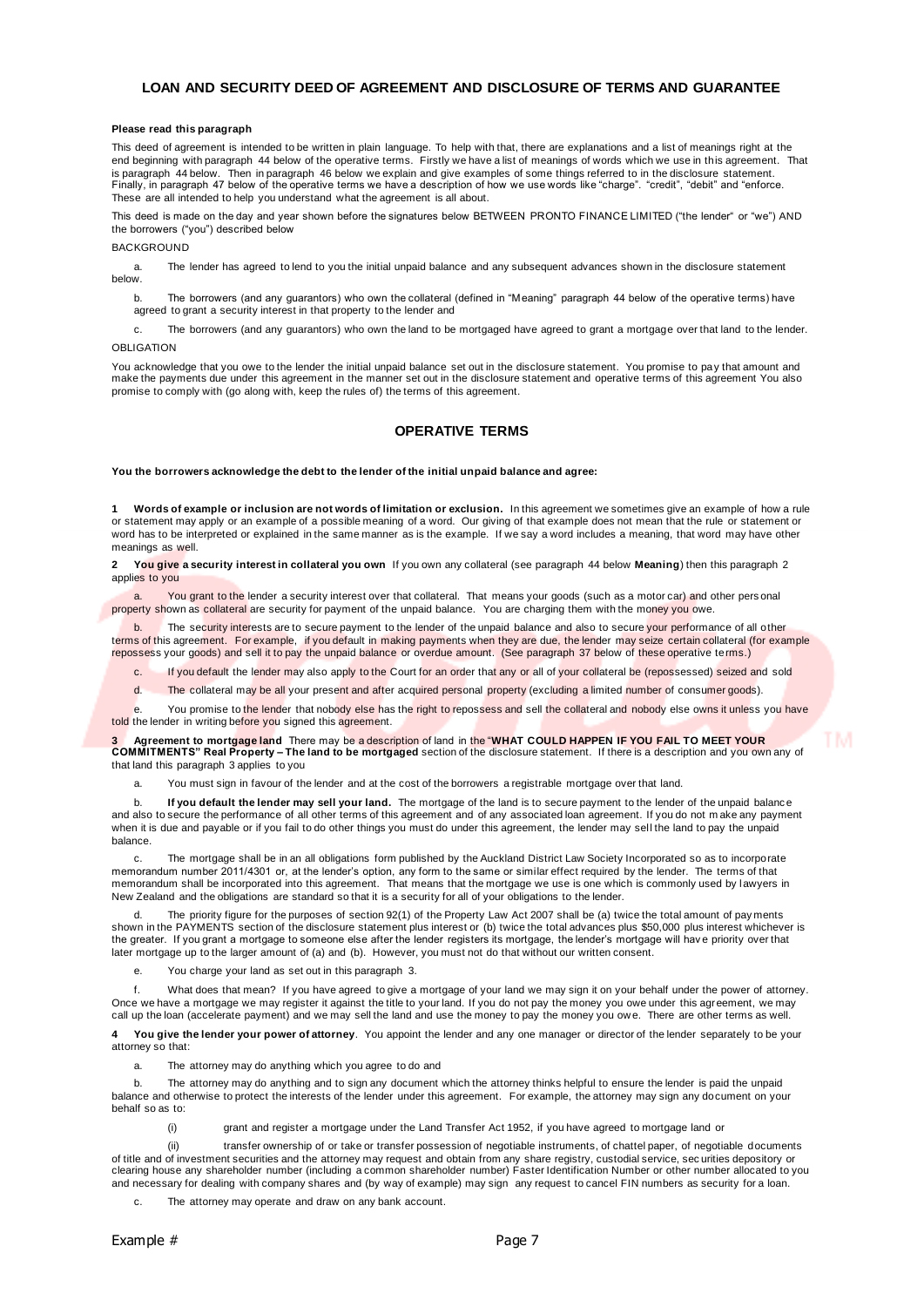d. This power of attorney shall continue until the unpaid balance has been paid to the lender in full and continues after judgement. That means the lender may continue to sign on your behalf until all the unpaid balance is paid even if the lender has judgment against you.

e. We cannot use the power of attorney to appropriate (apply) after-acquired consumer goods to the security interest in your name

f. You ratify anything done by an attorney under this power. In advance you confirm everything that the attorney does.

g. You further indemnify any person acting in reliance upon the power. If somebody makes a claim against an attorney over somet hing the attorney does as your attorney, you must compensate the attorney for the amount of that claim.

#### **5 How the lender gives you documents and tells you anything.**

Subject to sections 352 to 359 of the Property Law Act 2007 (which creates some rules for telling borrowers information about collateral goods which are not consumer goods) if we wish to serve any legal paper on you – if we wish to give anything to you in writing – that legal paper will be sufficiently served or given if

(i) We deliver it to you or

(ii) We leave it at your usual or last known home address, place of business or of work or at a service address you give us in this agreement so we can give legal paper to you; or

We post it to you in a letter addressed to you by name at your home, place of business or of work, or service address; or

(iv) We send it to you by an electronic communication (such as email, fax, Facebook, Skype) although we cannot give you a

repossession warning notice or a post-repossession notice in this manner.

(v) For any disclosure in relation to this agreement we send it to you by email or provide a link to our website.

b. If you are out of New Zealand, the legal paper may be served on or given to your agent in New Zealand if you appoint one.

c. If you are dead, the legal paper may be served on or given to your personal representatives – the people in charge of your estate when you die.

d. If the legal paper is sent to you

(i) by post, it is to be treated as if you received it (got it) on the fourth working day after the day on which the letter is posted (and to prove delivery all we need to do is prove that the letter was properly addressed and posted):

(ii) by electronic communication, it is to be treated as if you received it (got it) on the second working day after the day on which the legal paper is sent.

e. Despite anything in this paragraph 5, the court may in any case make an order saying how any legal paper is to be served on or given to you. The court may also order that we do not need to give you the legal paper. If we go to court for an order about how you are to be given a<br>legal papers or how we are to tell you about them, you agree that legal pa you as notified by you.

f. In addition, a legal paper will be sufficiently served or given if it is

(i) handed to any person who appears to live at any home address of any borrower or who appears to live at the address of any land to be mortgaged or

(ii) attached to an outside door at either address.

g. Further, if your address is a flat or apartment or room (your flat) in a building and if we are unable to get into the building or get to your flat because of the security system of the building or for some other reason, then a legal paper will be sufficiently served or given to you if it is posted at an outside letterbox for your flat.

If there is no such letterbox, a legal paper will be sufficiently served or given to you if it is clearly addressed to you and attached to what appears to be the main outside door to the building for your flat or if the legal paper is given to any building manager or receptionist for the building and the manager or receptionist is asked to give it to you.

i. Further,

(i) if you have given an email address or a facsimile number or a mobile phone number at any time or

(ii) if you have a public address, including an internet social media address or an address at any other internet communication system or talking-place (for example, , Facebook or Skype),

that address or number shall be an information system specified by you for the purpose of service and general communication. That means we may communicate with you in any way that we can on the Internet

**6 You are not released from liability just because somebody else is**. Somebody else may be a borrower under this agreement as well as<br>you or is a guarantor under a guarantee. If that person is found not to be liable for to pay or perform your obligations. That means that even if we cannot enforce this agreement against somebody else, we may still enforce it against you.

**7 Everything you have told the lender must be true.** You promise that all information provided by you or on your behalf to enable us to decide whether or not to lend to you is true and correct and if it is not true and correct we may demand payment of the then unpaid balance of the loan and you must pay forthwith (straight away) on such demand.

**8 New Zealand law applies.** This agreement is governed by New Zealand law and you and we agree that the New Zealand courts may rule on any disputes. If you want to dispute or argue with us in relation to or in connection with this agreement, you may do so only before a New Zealand court or Disputes Tribunal or before our dispute resolution provider in New Zealand. However, we may enf orce:

a. this agreement against you or

b. any judgment against you or against your real and personal property

in any country where you or that property may be.

**9 You must make all payments in full when due.** You must pay all amounts shown in the PAYMENTS schedule of the disclosure statement when they are due.

a. You must make all payments without any deduction or withholding for any purpose whether by way of set-off counter-claim or otherwise

and in such manner as we require.

b. That means if you believe we owe you a debt of money or if you have any sort of claim against us, you must not take off

- (i) any part of that debt or
- (ii) any of the amount you claim we owe you

from your payment of any instalment or other amount under this agreement. Also we may tell you how you must pay us.

If we require, you must allow us to directly debit your bank account or you must set up automatic payments. We may also use any direct debit authority to pay ourselves any credit or default fee or penalty interest. That means you must allow us to take money from your bank account if we ask.

If you make any payment(s) which is not in accordance with the schedule of payments in the "PAYMENTS" section of the disclosure statement we may credit the payment(s) in accordance with the schedule. That means that if you are paying instalments and you pay more than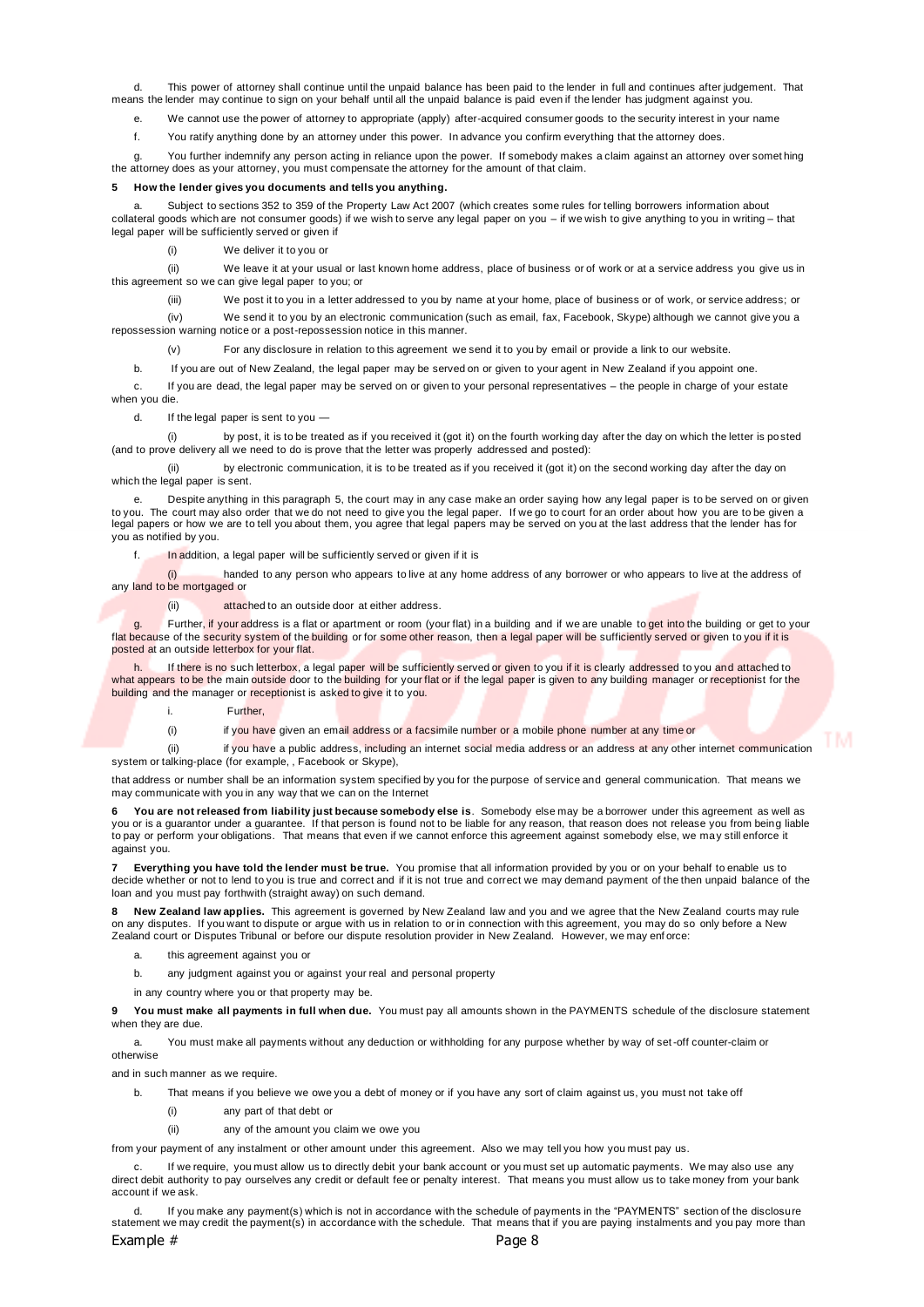you have to we may continue to charge you interest on any amount you overpay and we may do that until it is time for you to pay the next instalment. We may also decline to accept any part prepayment but, if we accept it, we may charge you administrative costs of with the part prepayment.

**10 You must pay the lender all interest and credit fees (including default interest and default fees).** You must pay to us as soon as we ask or when they are otherwise due and in any event we may charge against your account with us:

the credit fees shown in the "CREDIT FEES AND CHARGES" section of the disclosure statement and

b. any early repayment fee provided for in the FULL PREPAYMENT section of the disclosure statement and any part repayment fee charged and

c. the default fees and default interest shown in the "WHAT COULD HAPPEN IF YOU FAIL TO MEET YOUR COMMITMENTS - default interest charges and default fees" section of the disclosure statement and

d. all of our costs which we may be suffer or have to pay in connection with:

(i) Any further loan application, credit and security checks and the work we do to consider that application. If you apply for a further loan from us we may charge you the cost of dealing with your application.

(ii) Any variation and release of this agreement or any Personal Property Securities Act financing statement or Land Transfer Act registration in relation to this agreement not provided for in the disclosure. For example if you ask us for to agree to your selling a collateral motor car and replacing it with another, we may charge you the cost of our dealing with it.

Any dealing we have with any other person who has (or claims to have) any interest (whether registered or not) in any collateral or in the land to be mortgaged. For example somebody might claim to have a security interest in a motor car you provide as collateral or in the land to be mortgaged. For example somebody might claim to have a se and you would have to pay us the cost of dealing with him.

(iv) Any dealing with any of you or with any guarantor about the agreement. That will include any loan settlement or proposed prepayment (repaying all or some of the unpaid balance in advance) that does not proceed and if you are in default, it will also include the cost of any dispute.

(v) If you are in default the transfer of the security interest of any other secured party to us or our security interest to anot her secured party.

(vi) Anything we decide to do in order to enforce this agreement in any way or to protect our rights under it. That may include our going to court or the Dispute Tribunal and our instructing solicitors and debt-collectors .

(vii) Our doing anything you should have done but you have not done

(viii) If you (or any person on your behalf) make a demand under section 162 of the PPSA without justification, our obtaining of an order under section 167 of that Act. Section 162 allows you to demand that we change or remove the financing statement that shows we have a registered security interest in collateral. If you wrongly demand that we change or remove the statement, we will charge you the cost of going to court to protect it.

and you agree that amounts referred to in this clause 10 will become part of the unpaid balance and that they are contractual damages if they become chargeable to you as a result of your default under this agreement. This means that you agree to pay the costs in this paragraph and you may not argue about them as long as the lender proves the amounts.

**11 Our costs referred to in paragraph 10 include:**

a. Our own internal administration fees and

b. Expenses and any other liabilities we do not now know about. These include legal expenses on a solicitor and own client and on a full indemnity basis. That means that we may recover from you the full costs which our own lawyers charge to us if we the lender instruct a lawyer as part of enforcing this agreement against you.

**12 The lender may vary interest and fees.** We may from time to time change the annual interest rate, default interest rate, credit fees and default fees payable under this agreement so they go up or down. You must pay such changed interest rates and changed fees.

In each case, we will give you not less than a month's notice of any such change and any increase or decrease in your periodic payment and the date when any increased or decreased payments begin.

b. From that date you must pay the changed amount and if you are in financial default or default generally, you must also pay any changed default interest or default fees.

c. No increase will be backdated.

d. Any interest rate or fee increase shall be proportional to the increase our cost of funds or the cost basis of the fee. For example, if our costs go up by 5% we would not increase credit fees by more than 5%.

**13 Default Interest and Default fees.** If you are in financial default you must pay us default interest on any overdue instalment or other overdue amount and if you are in any default at all you must pay default fees. You must pay default interest from the date you fall into financial<br>default until you are no longer in financial default. You must also pay def balance falls due for a reason other than your financial default. For example, if you do not repay the unpaid balance in full at the end of the loan term, you must pay default interest on the unpaid balance from that time until you pay it in full. For example further, if w e call up the unpaid balance because you drive a collateral motor car when you are drunk, you must pay us default interest on the full unpaid balance until you pay it. You must pay default fees from when you fall into any default until you cease that default. We may debit all default interest and default fees as set out in the **"Default interest charges and default fees" section of the disclosure statemen**t and they will become part of the unpaid balance. You must continue to pay default interest and default fees after judgment against you. That means you must keep paying them after we sue you in court for the unpaid balance and obtain an order that you must pay.

**14** Subject to section 128 of the Property Law Act 2007 (which in some cases requires a legal document about c ollateral goods which are not consumer goods to be sent) the lender may accelerate repayment of the loan and require you to pay the unpaid balance to the lender straight away (forthwith) if:

a. Any chattels included in the collateral are at risk.

- b. You breach paragraph 7 above or paragraph 32 below of these operative terms
- c. You breach paragraphs 27a to 27h below of these operative terms

d. You fail to pay any money for 5 working days after it is due or if you continue any other default for 9 working days after the posting of any notice of that default to you (or 5 working days if such notice is sent by electronic means).

We may call up that money even although the time for payment has not yet been reached.

**15 It is your job to know what you owe the lender from time to time.** We must disclose (give) information to you at least every 6 months. In spite of that, it is your responsibility to find out from us the amount of any default interest and default fee or credit fees you may have to pay from time to time and to pay them. For example, if you miss paying a regular instalment or if you do not pay some other money when it is due, default interest or default fees may be debited. It is your job to find out what the default interest and fees are and to pay them.

**16 If you disappear time will not run on your debt until we locate you again in New Zealand.** Pursuant to section 41 of the Limitation Act 2010, if you change your physical address without notifying us and:

a. you are then in default or subsequently fall into default and

i. we are unable to locate you or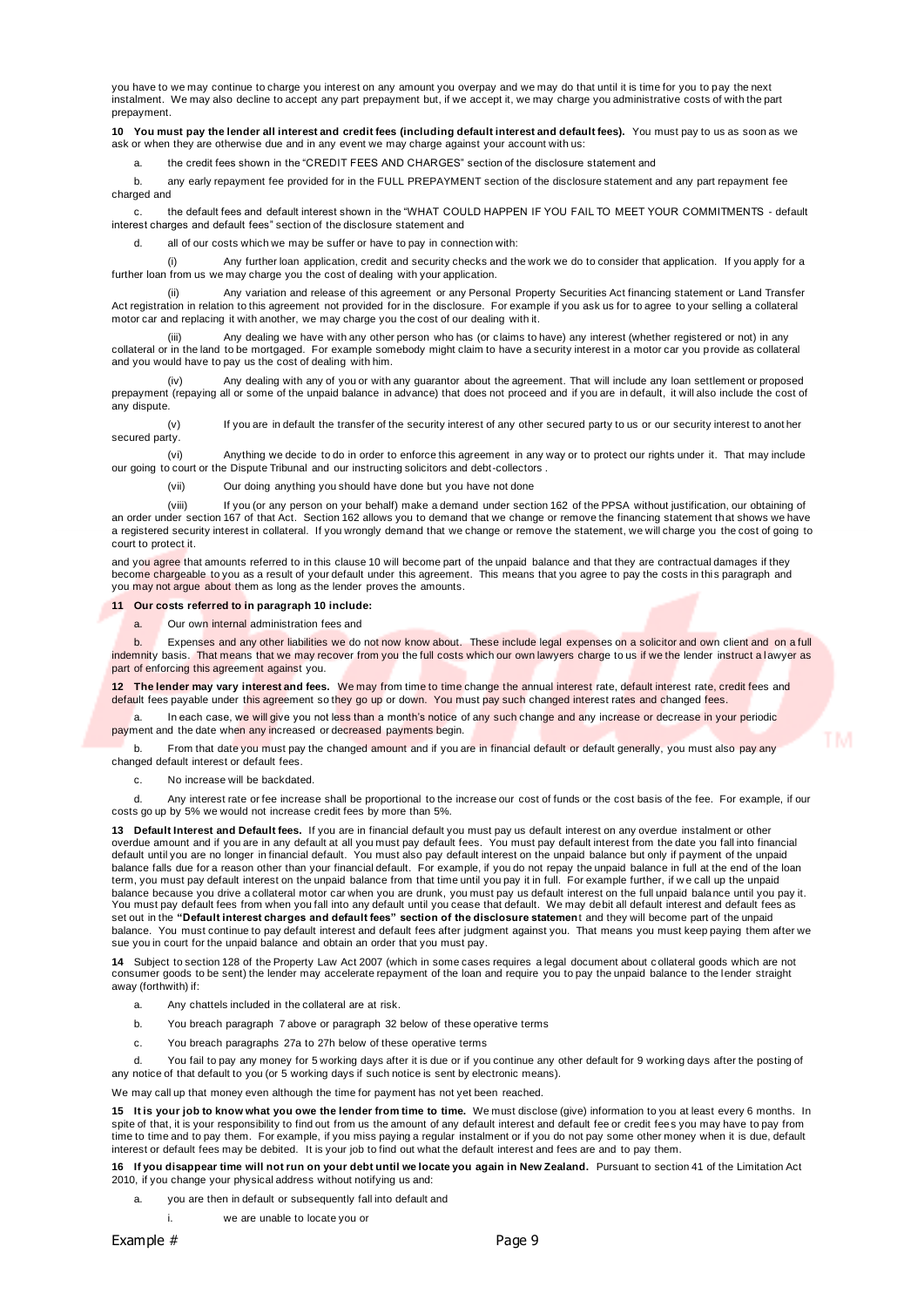- you live (whether permanently or not) in any other country, and
- b. we subsequently locate you in New Zealand
- c. the limitation period shall begin on the date that we locate you in New Zealand to the effect that that date will be:

i. the start date (under section 16(1)) for any claim we may make against you for interest accrued during the period from the time you change your address or leave New Zealand (whichever is the earlier if both apply) and

deemed to be the date of the act or omission on which the claim is based (under section 11) with respect to default in repaying any principal repayments or parts of the unpaid balance which have fallen due from the time you change your address or leave New Zealand (whichever is the earlier if both apply)

**(WHAT DOES PARAGRAPH 16 MEAN?** Paragraph 16 of these operative terms is intended to prevent you from taking advantage of a gap in time in order not to pay. The Limitation Act states that generally if we do not sue you for unpaid interest or unpaid principal for 6 years after the interest or the principal amount falls due, then we lose our right to sue you for the debt. Section 41 allows us to agree that the 6 years does not run until another date. In this case, if you disappear and we cannot locate you but we find you again in New Zealand the six years will run from the time we locate you here.)

**17 The lender may set-off any debt to you.** If you have a claim against us or if we owe you money, we may set-off that claim or debt against any claim we have against you or any debt you may owe to us. This means we may reduce any amount we owe you by any amount that you owe us.

**18 The lender may receive commission on any insurance** which it arranges for you.

**19 The lender may appropriate payments as it sees fit.** If we receive any money from you or as proceeds of the sale of collateral or the land to be mortgaged

a. we may appropriate (credit) that money against any debt owed by you.

b. we may do this whether or not the money so appropriated is due and payable and may appropriate the money in any manner and at any time that we may decide.

that decision will overrule or cancel any appropriation you claim to have made but if we appropriate a sum intended by you for a debt under one agreement to a debt under another agreement, that appropriation on its own will not be the cause of your being in financial default under one of the agreements.

d. Our appropriation on its own shall not cause you to pay any more interest or credit fees than you would have done if our appropriation had not taken place.

What does all this mean? If you owe us money under two agreements, and you pay us an instalment under one agreement, we may apply (credit) that money to the other agreement. For example if you owe us \$500 on agreement A and \$1000 on agreement B you m ay want to pay us \$100 for Agreement A so it reduces to \$400. However, if we wish we can credit it to Agreement B. If we do that, Agreement A will stay at \$500 and agreement B will reduce to \$900. If we do this, it will not put you in default under Agreement A. If the interest rates for the agreements are different, we will credit the \$100 at the higher rate so you are not disadvantaged by the different interest rates.

**20 This agreement secures future advances.** That means that if you borrow money from after you sign this agreement we will still have a security interest in the collateral. The collateral will remain security for the extra money you borrow even if you have repaid money we lent you earlier. The loan of more money will be on the same terms as those of this agreement unless we make changes in writing when we lend you the extra money.

**21 You may repay your loan early**. We make no charge for our loss or for administration fees.

**22 You must have a telephone where we may contact you.** You must maintain (keep) a landline or mobile telephone connection or subscription as the case may be. If for any reason we cannot speak to you directly at the latest telephone number provided by you (whether landline or cellular), you agree that we may:

- a. advise any person who answers any telephone number we have for you
	- (i) who we are and that we are trying to talk to you and
	- (ii) that we wish you to contact us and
- b. leave messages with that person

**23 You must always keep us up to date with your name, home and email address and phone numbers.** You must not change your name, physical residential (home) address or email address, or your landline or cellular telephone number without first giving us two working days written notice of your intention to do so. You must at the same time provide us with the replacement name, home or email address or landline or cellular telephone number. The lender may write to you at the address last notified to it.

**24 You must always be able to pay your debts when they fall due.** You will breach this agreement and the lender may call up the unpaid balance if you commit any act of bankruptcy, enter into the No Asset Procedure or without the lender's consent become subject to a summary instalment order. ["Bankruptcy" and "no asset procedure" and "summary instalment order" are all ways in which you might not have to pay us in the way that this agreement says you must. If any of them apply to you we will be able to call up the loan.]

**25 You may not impose any part payment settlement on us.** If you

- a. send us a cheque or
- b. in any way pay us money

that is less than the unpaid balance and you claim or wish to claim that our

- c. banking the cheque or
- d. accepting the money

settles payment of the unpaid balance in full, we will not be bound by your claim unless we have agreed to that settlement in writing before you sent the cheque or paid the money. This means that (unless we agree in writing in advance ) you cannot pay us less than you owe us and claim that that payment means you do not have to pay any more. That will apply even if you tell us in advance that we can only accept the payment you are going to make if it clears your debt

**26 Only written changes to this agreement are binding.** We are not bound by any change to this agreement unless it is in writing and signed by one of our staff. We may enforce any of your obligations at any time, even if we have previously delayed enforcement, unless we tell you differently in writing. If you believe we have agreed not to enforce in some way, you must show that we have agreed to that in writing. If we agree once not to enforce an obligation, it does not mean we will agree again or continuously unless we tell you so in writing. If we agree not to enforce one obligation, it does not mean we agree not to enforce another.

#### **Security Interest in Collateral and Mortgage of land.**

**27 How you must store and care for and use collateral goods and protect the lender's interest in them.**

a. Subject to b below you must keep any collateral which is goods you own at your home address above or at the most recent address provided by you under clause 23.

b. However, you may keep collateral goods other than where you live, if you tell us in writing in advance what the other address is but you must not allow any collateral to be taken out of New Zealand.

ГM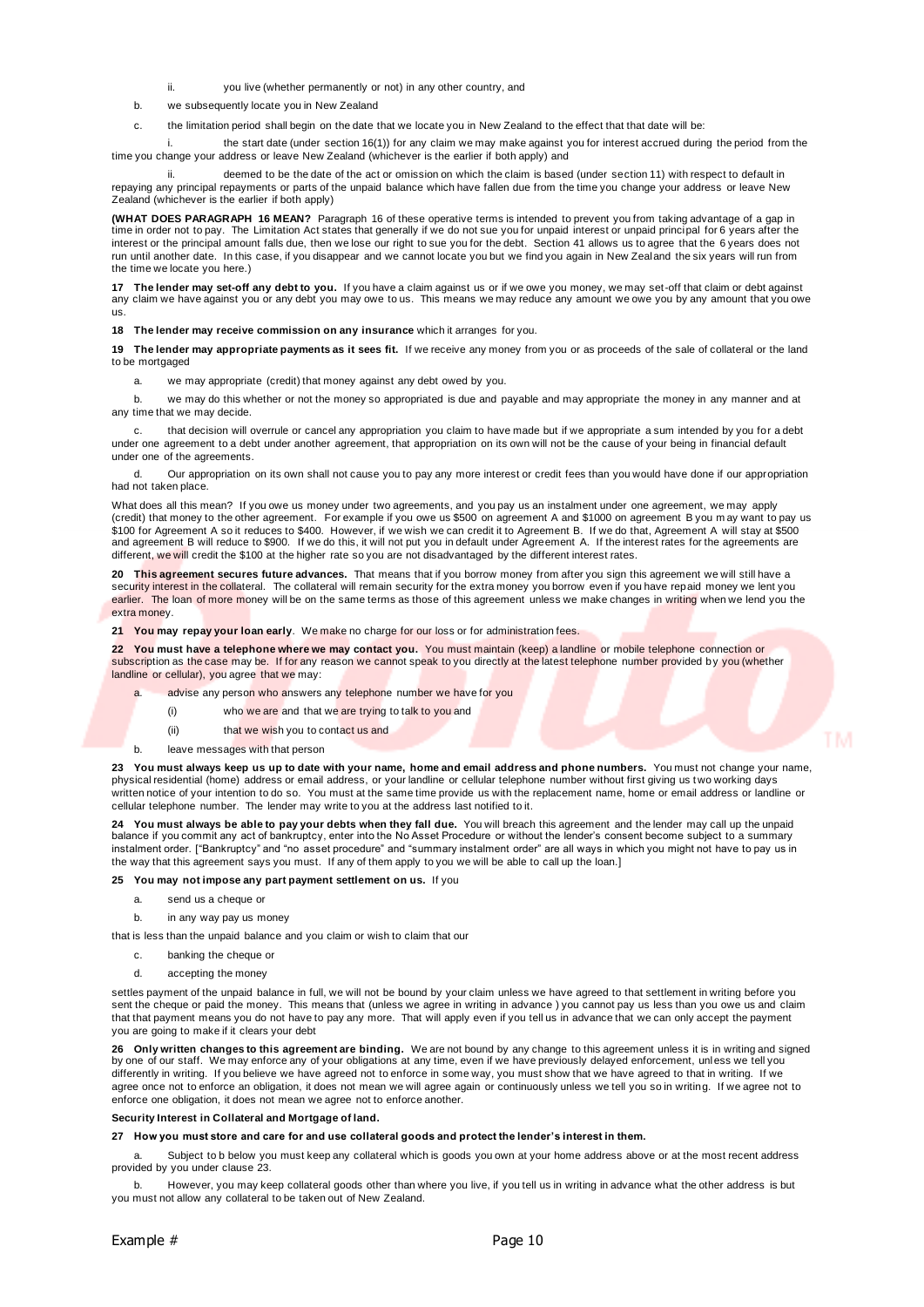c. However, you must not change where you keep any collateral goods while you are in default without the lender's prior written consent to the new address.

d. You must obey any laws about owning and using collateral goods and you must not use them in any dangerous or illegal activity nor for any purpose for which they are not intended.

e. You must make sure that any collateral motor vehicle at all times is registered and not only has a warrant of fitness but is in a condition that will enable a warrant of fitness to be issued for it. You must make sure the vehicle is always able to get a warrant of fitness.

You must not use any collateral motor vehicle or motor boat for motor sport activity such as racing, rallying, speed or time trials or (and in particular) so that any driver or owner of a collateral motor vehicle receives a written caution under section 129B of the Sentencing Act 2002.

- g. You must not
	- (i) drive any collateral motor vehicle when
		- (1) you do not hold a driver's license or
		- (2) you are disqualified from driving or
		- (3) you have a breath or blood alcohol level beyond any legal limit nor
	- (ii) allow any other person to drive when unlicensed or disqualified or with illegal breath or blood alcohol level
- h. You must not

(i) do anything or allow anything which may damage, weaken or challenge our security interest in collateral or any registration of that collateral on the Personal Property Securities Register.

(ii) make any unjustified application under section 162 of the PPSA. (See paragraph 10d(viii) above)

(iii) grant any other security interest over collateral nor allow any workman's lien to be created over it nor dispose of nor allow the disposal of collateral by sale or gift or lease or in any other way nor cause nor allow collateral to be taken out of the possession of the borrower who owns it, nor destroyed, damaged, endangered, disassembled, removed from the place where you are required to keep it nor concealed from the lender. (See meaning of "at risk" in paragraph 44 below )

(iv) obtain any personalised registration plate on any collateral motor vehicle nor otherwise change or remove any collateral goods part number or serial number unless we first agree in writing. In any event, if any of these acts or omissions occur, you must immediately advise the lender in writing. If any of these things happen you must tell us straight away.

You must also care for and maintain collateral goods in good condition from the time you sign this agreement. If any collateral is a motor vehicle you must repair (fix up) damage to panels, bumpers, lights, windows and other outside and inside surfaces and to paint work w hen such damage occurs. This means you must look after your motor vehicle and fix up any damage to any of these parts of the motor vehicle inside and out, including painting.

**28 The lender may inspect any collateral goods on giving 24 hours written notice.** We may come and inspect (look at) collateral goods if we tell you 24 hours in advance. You must show the goods to us at your home or at the other place you have told us you are keeping them. If collateral goods are at risk we do not have to tell you in advance and we may enter any place where we believe the goods may be to look for and inspect them. If we do that and we cannot find goods, we may break in to look for them and we do not have to pay you compens ation

**29 You must appropriate after-acquired consumer goods to the security interest.** If you have granted security over after-acquired personal property and if you obtain consumer goods (other than beds and bedding, cooking equipment including cooking stoves, medical equipment, portable heaters, washing machines and refrigerators) after this agreement comes into effect you must advise us that you have obtained the consumer goods so we may attach them to the security interest and you must provide us with any descriptions and serial and part numbers as may be necessary to enable or assist registration.

What does this mean? If in this agreement you have given security over goods which you obtain (become of the owner of) in future you must tell us if you become the owner of any consumer goods. If you do not tell us, our security interest will not include those consumer goods and you will be in breach of this agreement. As well as telling us about the goods, you must describe them to us and also give us any serial numbers and part numbers on the goods. We need the descriptions and the numbers so we may register our security interest against those consumer goods. However, you do not have to tell us about consumer goods you obtain if we are giving you a loan to buy them.

**30 Accessions and replacement goods become part of the collateral.** Any accessions (including replacements and accessories) which are attached to collateral goods and any replacement for collateral goods shall become part of the collateral. This includes your interest in any personalised motor vehicle registration plates. You must tell us about any replacement or accession as soon as you attach it and, you must describe them to us and also give us any serial numbers and part numbers on them

**31 Lender's rights if collateral includes company shares.** If any collateral is shares in a company registered under the Companies Act 1993 or any Act replacing or changing it

- a. Our security interest includes
	- (i) all issues of bonus shares, rights and newly created shares and
	- (ii) all share conversions and dividends and any other issue made

in relation to the shares the subject of the security interest, and

b. we may vote in place of the borrower at any meeting of the company shareholders and we shall have all the rights and powers of the borrower under the company's constitution and at law.

The last two sub-paragraphs mean that if the company issues further rights, income or other benefits attached to collateral shares, we will have security also over those rights and benefits. Further, we have all the rights of the owner of the shares at any company meeting or in any dealing with the company including the power to vote the collateral shares.

#### **32 You must insure the collateral and any buildings or improvements which are mortgaged.**

- a. You must insure or arrange the insurance of:
	- (i) the collateral which is goods to their full insurable value and
- (ii) any buildings or improvements on the land to be mortgaged for full replacement value if possible but otherwise for full insurable value.

and keep them insured against fire, accident, theft, flood, earthquake and storm and any other risks as we may require. This means that you must insure against these things and you must insure for as much as the insurance company will allow you to.

b. The insurance policy must be names of the lender (us) and in the names of the owners for the lender's and the owners' respective interests. That means:

you must make sure with the insurer that any insurance of collateral goods shows that we have has a security interest in the goods.

(ii) Also you must make sure with the insurer that the policy shows that we are a mortgagee of any land over which you have agreed to grant a mortgage.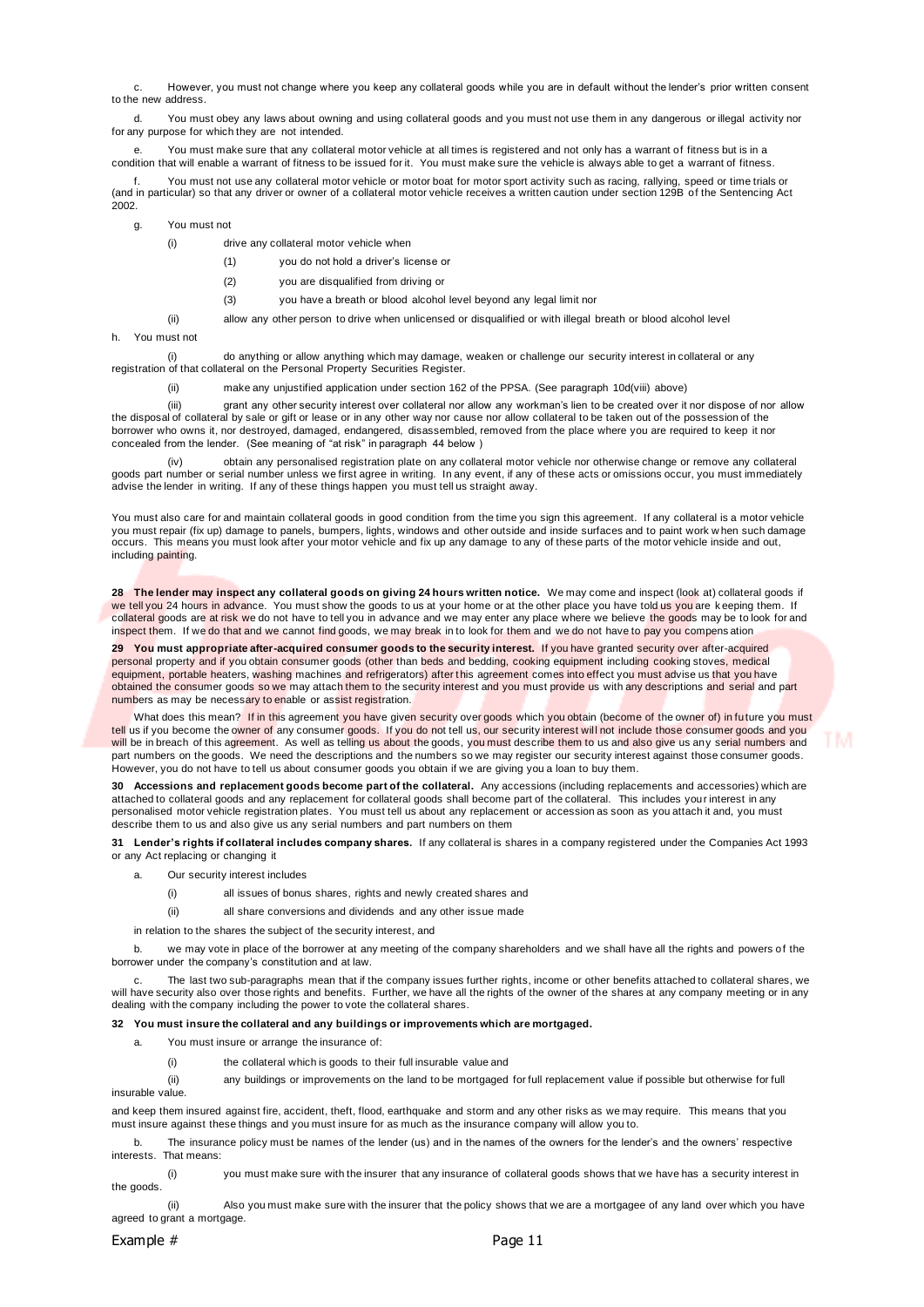- c. The insurance policy must say that all payments, in the event of a claim, will be made to us.
- d. Insurance must be with an insurer licensed under the Insurance (Prudential Supervision) Act 2010 or any Act in replacement.
- e. If we ask you to, you must insure with a company that we name but otherwise (subject to (d)) you may insure with whoever you wish.

f. You must not do or allow anything which may cause the insurer to refuse payment. For example, you must tell the truth when y ou apply for the insurance and when you make the claim.

g. You must provide us with receipts for the insurance premiums and an insurance company certificate of the insurance if we ask you for them.

h. We may use the insurance money to repay of the unpaid balance even though it or part of it has not yet fallen due. However, we will re-lend the money provided that you have not been in financial default more than once or for longer than 2 weeks nor been in default in any other respect and in particular have not breached paragraph 7 above of these operative terms and if you are not in breach of paragraphs 27a to 27h above and in other respects you still comply with the lender's lending criteria.

**33 No criminal activity on mortgaged land or using collateral goods.** You must not do anything against the law on the land to be mortgaged nor or use the collateral goods for anything against the law. That includes committing an offence under the Misuse of Drugs Act 1975 or any replacement Act.

**34 Lender may remedy your default at your cost.** If you fail to do anything which you must do or if you do anything you must not do, we may do or pay anything to remedy the default (to make it right). If we do that so we may add the cost of doing or paying to the unpaid balance.

**35 You must compensate the lender if anyone makes a claim against the collateral or land to be mortgaged.** If in relation to the collateral or the land to be mortgaged you

- a. do anything or allow anything or
- b. neglect or fail to do anything and

as a result of (a) or (b) we lose any money or have to spend money, then you must pay the amount of that money to us and we may add it to the unpaid balance.

**36 This agreement may be enforced by an assignee.** We may give or assign our rights under this agreement to somebody else ("assignee"). If we do that, this agreement (including the power of attorney) will apply to the assignee as if the assignee were the lender. The assignee may enforce this agreement against you. You have no right to assign rights under this agreement.

**37 The Lender may repossess and sell personal property on default.** If you default under this agreement:

a. Subject to any requirement to give you notice, we may repossess your collateral. We may not repossess consumer goods which are not identified by item and kind in the disclosure statement unless those consumer goods are replacements for specifically identified consumer<br>goods, or are accessions (to specifically identified consumer goods) which you h repossess:

(i) We may enter any premises (any land) to look for and repossess collateral. We may break into a building or enclosure (such as a place with a fence or wall or hedge round it) where we may reasonably believe collateral may be even if you are not present.

(ii) You must not do anything to prevent or hinder us from repossessing goods. You must keep out of the way when we are repossessing goods.

(iii) We may move or use your goods to gain access to or remove collateral;

(iv) If your property is damaged when we repossess or try to repossess goods, we do not have to pay you compensation (the cost of the damage).

(v) If the property of someone else is damaged when we repossess or try to repossess goods, we do not have to pay you compensation and if we must pay that person, we may recover that compensation from you. For example, if you hide collateral goods in a building and we break down a door to find them and to repossess them you must pay the cost of any repair of the door, even if the door belongs to someone else.

(vi) We may sell the collateral by auction or by private sale or otherwise. Subject to any law, we may buy the collateral ourselves, give credit and allow payment over time as if we were the owner and nobody else had any rights.

(vii) You must do everything necessary to help with the sale and that includes signing any documents needed or helpful or desirable.

T M

b. When we sell the collateral:

(i) Any buyer of the collateral need show only our receipt to prove he has paid the sale price and

(ii) The buyer need not investigate or question the propriety or regularity of the sale to the buyer and the buyer is not to be affected by any notice express or constructive that such sale is improper or irregular. This means that the buyer is not aff ected and does not need to worry if he learns anything about the sale process (how we sold) or our right to sell and he does not need to ask.

(iii) Subject to section 83ZI of the CCCFA we are not obliged to account for the proceeds of sale of the collateral and until we have received the proceeds. That means we do not have to account to you about the sale until we have the cash but we do need to tell you what happened with the sale within seven days.

**38 Use of purchased property for business purposes** The Consumer Guarantees Act 1993 shall not apply if the unpaid balance is applied in the purchase of property for business purposes. This means that you do not have warranties and protections under that Act if your loan is not primarily for your household domestic or personal purposes.

**39 The lender shall not be obliged to marshall in your favour or in favour of any other person**. If we have security over more than one item of real or personal property, we do not have to sell one item of property before another.

**40 Some parts of the PPSA do not apply and you waive your right to a verification statement**. You waive your right to receive a verification statement following registration of any security interest. Further, if any of the collateral is not consumer goods, none of sections 133 or 134 of the PPSA will apply to any dealings with that collateral and you waive any rights with respect to that collateral under sections 116, 120(2), 121, 125 127, 129 and 131 of the PPSA. This means that:

a. when we register our security interest against collateral, we do not need to provide you with a copy of the statement that the Personal Property Securities Registry then sends us about the registration.

- b. Also for any collateral that is not consumer goods
	- (i) we do not need to account to you after sale
	- (ii) we need not give you notice if we propose to retain collateral in settlement of the your obligations
	- (iii) you may not you object to our retaining collateral in any event
	- (iv) you have no rights to compensation if we damage goods while removing an accession
	- (v) we do not have to give you notice of our intention to remove an accession
	- (vi) you may not apply to a court to postpone the removal of an accession or to determine any amount payable to us
	- (vii) you may not reinstate the security agreement before we sell the collateral.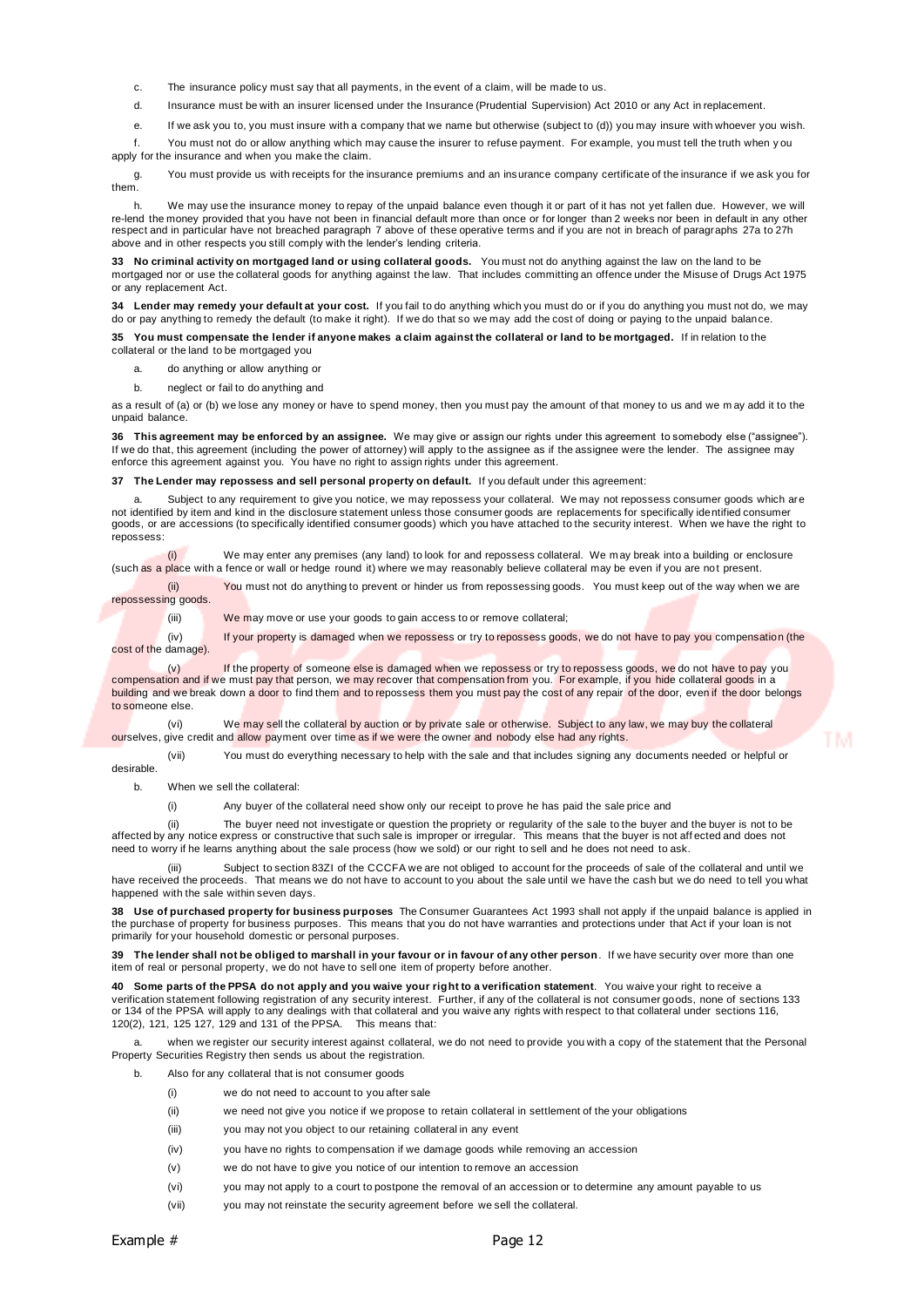#### **41 Powers and rights you give the lender are irrevocable.** In this loan agreement you

- a. give us powers and rights and
- b. undertake obligations and
- c. agree to certain rules of procedure and
- d. give consents and authorities.

You may not change your mind and withdraw or cancel our rights and powers nor cancel any obligation nor change procedures nor withdraw consents or authorities until (subject to paragraph 43 of these operative terms) the unpaid balance sum has been paid in full.

**42 The lender may pay a vendor directly with borrowed money.** If you are borrowing money from us in order to buy property over which we are to take a security interest

a. We may pay the money directly to the supplier of that property and

b. We may impose any conditions on the payment or on the use of the money that we believe are necessary to protect our security interest.

#### **43 You must pay the lender any money it receives from somebody else which it has to repay.** If

- a. somebody other than you pays any amount due under this agreement and
- b. that other person becomes bankrupt or goes into liquidation and

c. the Official Assignee ("OA") cancels the payment as an insolvent transaction under section 194 of the Insolvency Act 2006 or the liquidator sets aside the payment as an insolvent transaction under section 292 of the Companies Act 1993 or the transaction is otherwise set aside as a voidable preference, then

We may repay that sum to the OA or the liquidator and upon demand you must pay us that sum plus interest from the date we pay the OA or the liquidator. You must pay us even if you believe that we should have tried to avoid liquidator. You must pay us even if you believe that we should have tried to avoid paying the money back or disputed payment in some way. This means that, for example,

- d. if a guarantor pays us or
- e. if you arrange for a friend to make payments to us on your behalf and

the guarantor becomes bankrupt or your friend goes bankrupt, the OA may claim back from us the payments the other guarantor or your friend has made going back for up to two years before the bankruptcy. If that happens we will be able to recover the total of those payments from you. We do not have to argue with the OA about whether or not we should repay the money.

**44 All your obligations are joint and several.** That means if another borrower signs this agreement, we may recover money due and payable from any of you or from all of you. We may enforce this agreement in other ways against any of you or against all of you.

### **Explanations and Meaning.**

#### **45 Meaning – General**

The expression "Accelerate" means call up or ask for immediate payment before it would otherwise be due under this agreement. If we accelerate payment you must pay straight away. "Accession" means goods that are affixed (attached) to other goods. "At risk" has the meaning set out in sub-paragraph (b) of this paragraph 44. "Borrowers" or "you" means the person(s) shown as borrower(s) in the disclosure statement and includes their/your executors, administrators and successors in title – the people who may take over your rights and obligations if you die or if you cannot pay your debts. "Calculate" means to work out or to decide an amount following certain rules. "Collateral" means the<br>goods and any other personal property described in the disclosure statement in **MEET YOUR COMMITMENTS** Security Interest" "Personal Property – Collateral" section and includes an interest in such goods or other personal property. "Consumer goods" means goods that are used or acquired for use primarily for personal , domestic, or household purposes – goods that are not mostly used in business or investment. "Default" under this agreement means that you do something you have agreed not to do or<br>you fail to do something you have agreed or are required to do. "Default Fees" interest charges and default fees" in the disclosure statement. "Financial default" means that you have failed to pay an ins talment or other amount when due (other than due when the contractual term expires). "Guarantor" means the person shown as guarantor in this agreement and the associated guarantee and includes his or her executors, administrators and successors in title. "Initial Unpaid Balance" is the amount you owe at the date of this statement and it is further detailed in the CREDIT DETAILS of the disclosure statement. "Instalment" means a payment you must make regularly, usually on the same day of each week, fortnight or month. "Land" includes an interest in land. "Land to be mortgaged" means the land shown in the disclosure statement in the box headed **WHAT COULD HAPPEN IF YOU FAIL TO MEET YOUR COMMITMENTS**", "Real Property - The Land to be Mortgaged" section. "Legal paper" means a document or a notice or other written paperwork about this<br>agreement. "Lender" or "we" or any similar pronoun is the person lending the money and any person to whom the lender assigns its rights under this agreement or who otherwise takes over the lender's rights. "Liability" means something you must do or an amount you must pay. If you are liable to do something or pay anything, it means you are responsible for doing or<br>paying – you must do the thing or pay the amount. "Obligation" means something such as "anyone" or "somebody" include a body corporate (such as a company) and an unincorporated body (such as a partnership or trust). "Principal" is the initial unpaid balance before interest is charged and it is the unpaid balance on which interest is charged. When we charge interest and fees to your account they become part of principal. "Repossess" includes the meaning "seize on your default whether or not for the<br>first time". "Unpaid balance" means the amount owing under this agreement a credited and all amounts debited to you under this agreement at that time. "Workman's lien" means the type of charge that a workman has on somebody else's goods when he does work on the goods. The workman may keep the goods until he is paid for the work and if he is not paid he may sell them. A mechanic will have a workman's lien on your car if he does work on it at his garage. Any expression not described or defined in this agreement shall have the meaning given to it in the Credit Contracts and Consumer Finance Act 2003 unless the context requires otherwise. Unless the context prevents it, the singular shall include the plural and vice versa and one gender includes others to the effect that, for example, "he" includes "they", "she" and "it".

b. The expression "at risk" has the same meaning as defined in section 83E(2) of the Credit Contracts and Consumer Finance Act 2003. If consumer goods are collateral you must not

- (i) destroy them (break them up),
- (ii) damage them (spoil or harm them),
- (iii) endanger them (put them in danger),
- (iv) disassemble them (take them to pieces),
- (v) remove them (move them from where you must keep them),
- (vi) conceal them (hide them from us),
- (vii) sell them or give them away to anyone else.

Nor may you allow any of those things to happen. If we reasonably suspect that you have done any of those things or allowed any of them to happen the goods will be at risk.

**46 Additional explanation for disclosure statement.** In this part we tell you about the disclosure statement because some things may need to be explained better.

a. Under the heading INTEREST Method of charging interest – here is an example of what we are talking about: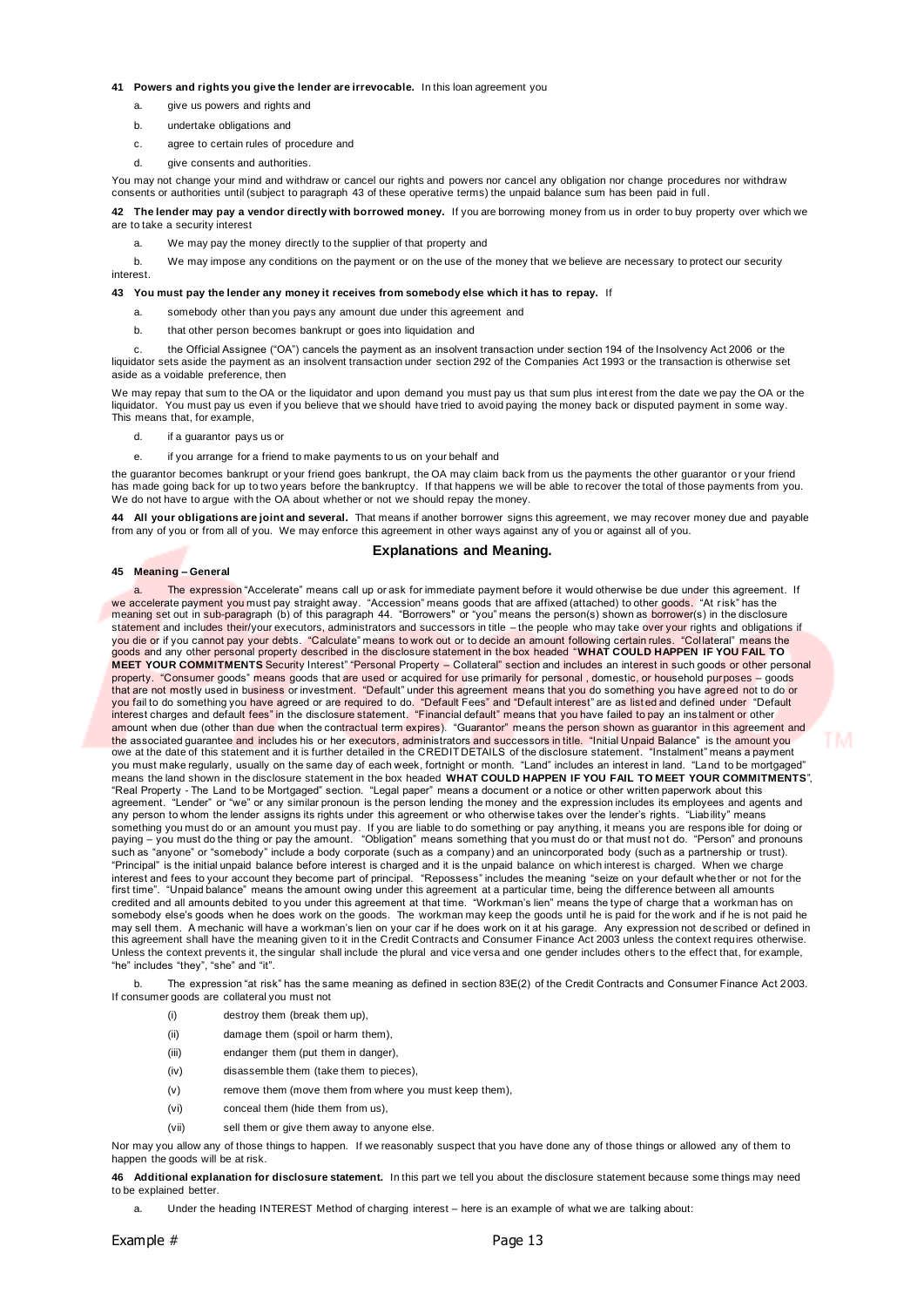You perhaps take a loan of \$1,000 for a year and you do not pay off any of it. It is interest only so you only pay interest for that year on principal of \$1,000. If the annual interest rate is 25%, the interest for that year is \$250. If the lender charges interest to your account weekly it means the lender divides \$250 by 365 days and multiplies it by 7 so the weekly interest would be a little more than \$4.79. At the end of the year, the principal is still \$1,000.

However, if you repay the loan by regular weekly payments during the year, you will also pay some of the principal of the loan each time you pay an installment. Your interest after the first week would be \$4.79 plus some principal. That is usually how the unpaid balance reduces when you are paying off a loan by installments.

This example is almost certainly not your loan. It is only to explain to you how interest is charged to you.

b. Under the heading **WHAT COULD HAPPEN IF YOU FAIL TO MEET YOUR COMMITMENTS - Security interest** we talk about having a security interest in collateral as defined in section 17 of the Personal Property Securities Act 1999.

That means that we have a security interest in the personal property described above (the collateral). Collateral is something you own that you promise to hand over to us if you do not pay your debt. For example, your motor car may be collateral for a Ioan.<br>When that happens a lender has a "security interest" in your car. Sometimes for the loan.

(ii) That means that if you do not pay us money when you should, we may sell that collateral. If the collateral is your motor car, we may repossess it and sell it. We may instead apply to the court for an order for the car to be seized and sold. We may use the money from the sale to pay the money you owe us. The collateral is also security for other things which you have agreed to do as w ell as pay.

iii) Sometimes collateral is consumer goods. If they belong to you then they would be goods that you use or buy or are given)<br>for use for personal, domestic or household purposes. A car you drive to and from work and which consumer goods. If you only use your lawnmower for mowing lawns at home it will be consumer goods. The television in your lounge is likely to be consumer goods.

(iv) We may not repossess some consumer goods unless we provided the money for you to buy them or took over hire purchase contract from a seller you bought them from. Those goods are "beds and bedding, cooking equipment including cooking stoves, medical equipment, portable heaters, washing machines and refrigerators".

(v) We say that if we repossess and sell collateral you and any guarantor will owe us the difference between the net proceeds and what you owe us of the proceeds are less. For example if we repossess and sell a car for \$3,500 and the costs of sale are \$500, there will be \$3,000 left. If you owe us \$4,000 and we take off the \$3000 you will owe us \$1,000. You will still have to pay us that. If the collateral is consumer goods we may not charge interest and costs after sale.

(vi) However, if we were to seize and sell the car **under a court order** you would also have to pay interest and costs for the period after sale. In the example, that would be in addition to the \$1,000.

c. Under the heading **WHAT COULD HAPPEN IF YOU FAIL TO MEET YOUR COMMITMENTS - Real Property - The Land to be Mortgaged** we say: The security interest is an all obligations mortgage of land and it secures payment of all the unpaid balance. It also secures the performance of all the landowner's obligations under this contract (or the guarantee as the case may be) to the extent of the value of the owner's interest in the land.

That means that we have a right to a mortgage over the land described above (the land to be mortgaged). We may register the mortgage against the land and if you do not pay us money when you should we may sell the land. We may use the money from the sale to pay the money you owe us. A mortgage is a form of security interest but we usually talk about a mortgage of land.

(ii) We said above that if we repossess and sell consumer goods, we may not charge you interest and costs after the sale. However if we sell land under a mortgage, we may continue to charge you interest and costs after the sale if the net proceeds of sale are not enough to pay the debt.

d. Under the heading WHAT COULD HAPPEN IF YOU FAIL TO MEET YOUR COMMITMENTS – Default interest charges and default fees – Default interest we talk about charging you interest on amounts which you do not pay in time such as instalments when they are due.

(i) What does this mean? If you do not pay an instalment on time it means you are in financial default and we may only<br>Charge default interest on that instalment. Even if we accelerate payment of the unpaid balance (call u you miss paying a lot of instalments, we may charge default interest on unpaid instalments. If your instalments were \$100 and the default interest rate was 35%, the default interest on each overdue instalment would be \$35 per year. This is only an example and 35% may not be the default rate under this agreement.

na.

ii) However then we talk about accelerating payment of the unpaid balance if you breach the contract in some way that is not)<br>financial default. If we do that, we may charge you default interest on the unpaid balance. Fo excess blood alcohol in a collateral motor vehicle you will be in default and we may accelerate payment of the unpaid balance. If we did that, we would be able to charge you default interest on the unpaid balance. If the unpaid balance was \$1000 and the default interest rate was 35%, the default interest would be \$350 per year.

Under the heading WHAT COULD HAPPEN IF YOU FAIL TO MEET YOUR COMMITMENTS - Default interest charges and default fees Default fees we have a list of fees which you may have to pay on default. The last of them is a long paragraph which begins "In the case of enforcement, including Court or Disputes Tribunal proceedings……" That means that you must pay us all the costs of our enforc ing this agreement against you and we may claim from you whatever we spend in trying to get paid when you are in default

### **47 Charge, Credit, Debit and Enforcement.**

a. "Charge

(i) "Charge" means a debit or an amount somebody must pay. If we charge you money or charge money to your account, that money is then added to the unpaid balance and the unpaid balance becomes larger. In this case "charge" and "debit" have simi lar meanings.

(ii) "Charge" has a second meaning used in this agreement. You may charge collateral or charge land and when you do that, they become security for you to pay the unpaid balance. If you give a security interest in a car, you charge the car.

b. "Credit" has several meanings

- (i) It is any money we lend you. This agreement is a contract about credit.
- (ii) A credit fee is a fee we charge as part of giving you credit.

(iii) If you pay an instalment or make any payment to us we will credit your account with that instalment or payment and the unpaid balance will become smaller. In this meaning it is the opposite of "debit".

- (iv) A credit sale is a sale where you buy something but you do not need to pay for it until later.
- (v) A credit report is a study or a story about you and it is prepared or made to decide whether we give you credit or not.

(vi) When we give you credit, it becomes a debit for you. When we lend you money, you must pay it back to us.

c. "Debit" means a charge or an amount of money somebody must pay. If we debit money to you or debit money to your account, that money is then added to the unpaid balance and the unpaid balance becomes larger. In this case "charge" and "debit" have similar meanings.

- d. "Enforce" or "enforcement" means:
	- (i) If we enforce against you:
		- (1) We do something to make you do what you agreed to do